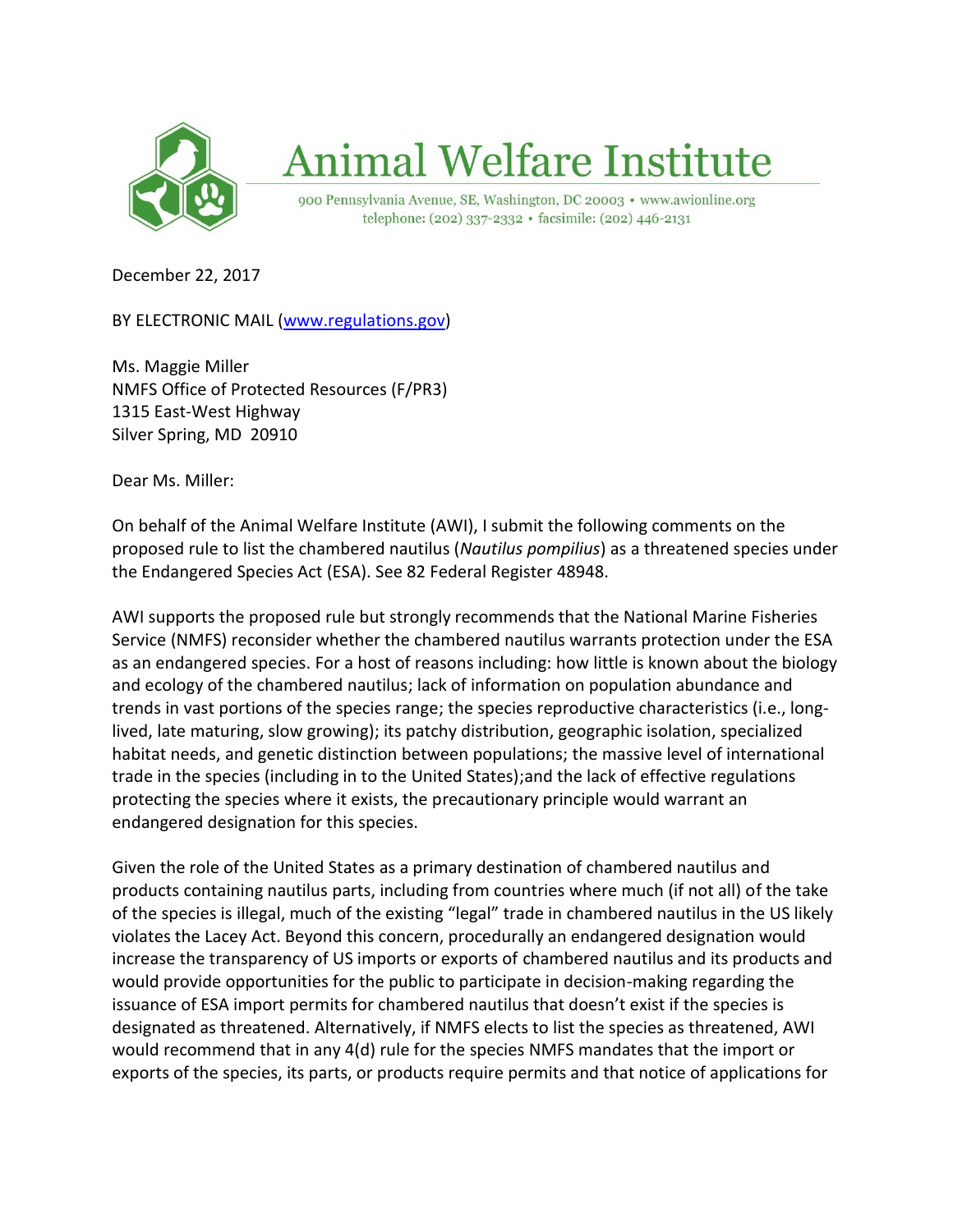said permits be published in the Federal Register with a solicitation for public comments to facilitate public participation in the decision-making process.

The evidence supporting the listing of the chambered nautilus -- preferably as an endangered species but at least as a threatened species -- is overwhelming and is well summarized in the proposed rule which is based on the species population assessment prepared by NMFS (see Miller 2017). This evidence includes:

- Geographic isolation of populations and limited ability to disperse or to recolonize vacant habitat resulting in morphologically and genetically distinct populations;
- Significant changes in the proportion of males and mature nautilus in unfished versus fished population with these proportions in certain fished populations indicative of pending collapse of the fishery;
- Low density of chambered nautilus in unfished populations suggesting that the species may be naturally rare or that other unknown factors are affecting species numbers and densities which, regardless of reason, makes the species especially vulnerable to exploitation with limited capacity to recover from depletion;
- Overestimates of the number of chambered nautilus given the methodology used for counting;
- Declining chambered nautilus populations in many of the primary range states of the species including Indonesia (up to 97 percent decline), the Philippines where declines in the four main nautilus fishing areas in the Palawan region have decreased by an average of 80 percent over 30 years) and where evidence exists of localized species extinction and serial depletion of nautilus populations,
- Destructive fishing practices including blast and cyanide fishing and anthropogenic activities, including deep sea mining, increasing pollution and sedimentation potentially adversely affecting the chambered nautilus at least at a site specific level;
- Overutilization of the species from several range states, including Indonesia, Philippines, India to feed demand for whole nautilus shells or products containing nautilus shells in the major markets of Italy, France, Portugal, the United Kingdom, and the United States with additional demand from the United Arab Emirates, Saudi Arabia, Australia, Singapore, Malaysia, Indonesia, Philippines, Hong Kong, Russia, Korea, Japan, China, Israel, South Africa, Argentina, Chinese Taipei, and India. . Other range states where the species is taken, including commercially, include: Vietnam, Thailand, Vanuatu, Papua New Guinea, China, Hong Kong, and Chinese Taipei. Notably, according to NMFS, there is no evidence of local utilization or commercial harvest of the species in American Samoa, Australia, Fiji, or the Solomon Islands. The US alone, between 2005 and 2014, imported more than 900,000 chambered nautilus products. Between 2010 and 2013, the US imported between 20,000 and 100,000 nautilus individuals (although these data may underestimate actual nautilus import numbers);
- Historical declines in the number of chambered nautilus caught per trap in several range states (particularly the Philippines and Indonesia) with active fisheries (including illegal fisheries) indicative of significant population declines which forces fishers to